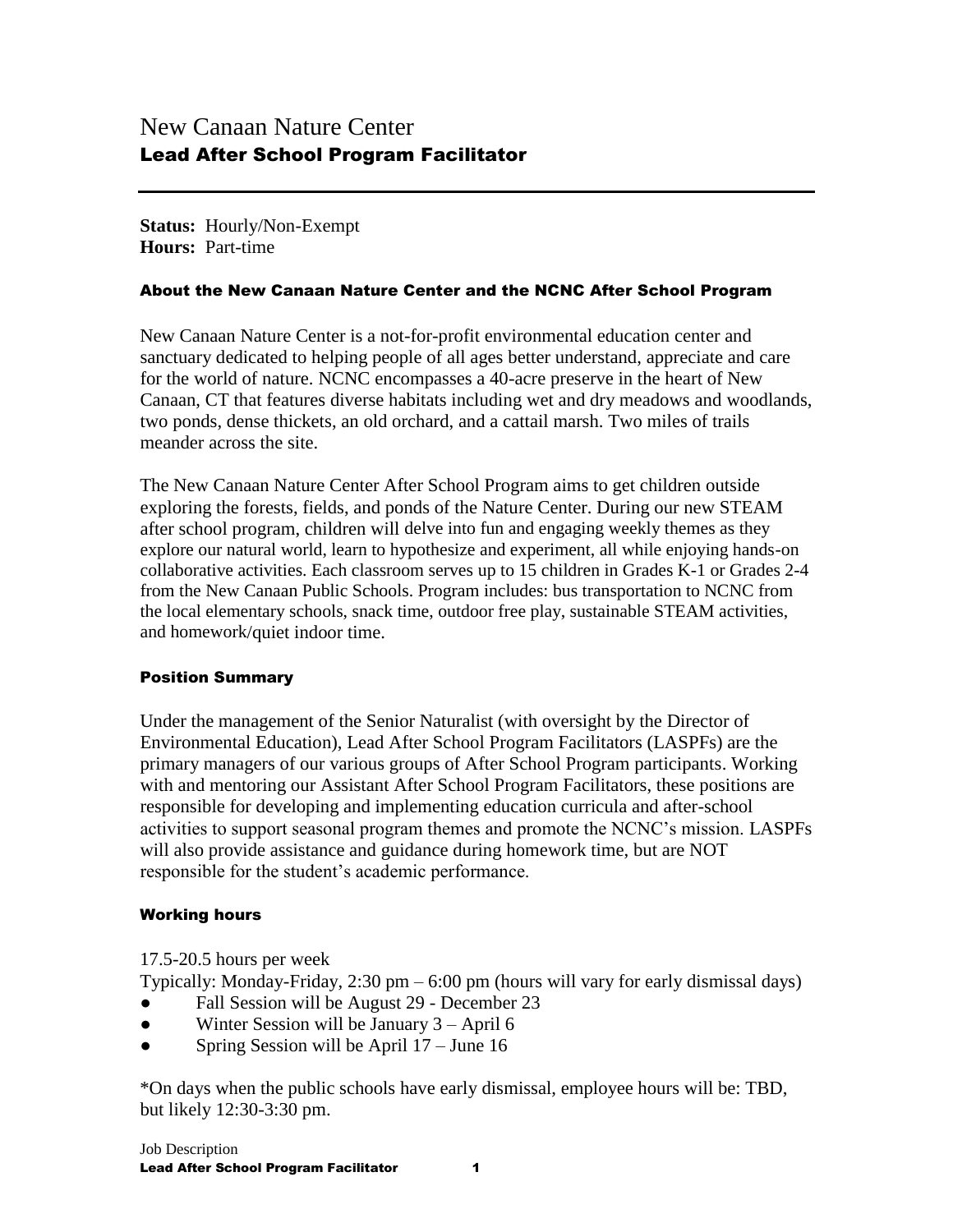\*The New Canaan Nature Center After School Program follows the New Canaan Public School calendar. There is no programming on vacation weeks or single-day holidays when the public schools are closed.

## **Duties**

The Lead After School Program Facilitator will report to the Senior Naturalist. Job responsibilities include:

Create a clean, safe, and healthy learning environment for children in the NCNC After School Program; recognize & appropriately respond to all hazards & emergencies.

Maintain CT state standards for childhood care centers, assisting with program participant forms & other paperwork, as needed.

Work with other After School Program Facilitators and members of the Environmental Education team to provide high quality nature-based education experiences to all program participants.

Work with and mentor Assistant After School Program Facilitators.

Design, plan, and teach interactive and interdisciplinary After School programming for grade school-aged children that maximizes the use of our NCNC outdoor classroom space.

Provide enthusiastic and innovative instruction; teach through hands-on and inquiry-based methods that encourage exploration, awareness, appreciation, and stewardship of the natural environment.

● Encourage the personal and social development of children.

• Safely lead groups of up to 15 children in an outdoor setting while enacting solid group/behavior management protocols

- Oversee accurate check-in/check-out of program participants; cultivate relationships with After School Program participant families
- Provide support at annual community/special events.
- Participate and contribute in All Staff meetings.
- Additional tasks as assigned by supervisors or Executive Director.

# Minimum Skill and Ability Requirements:

- Minimum of a BA/BS in Environmental Education, Biological Sciences, Education, Outdoor Recreation or other related field
- Have at least two years prior experience in education, environmental education, formal and/or informal teaching, camps or similar experience working with children in a responsible and professional setting
- Experience with NGSS, STEAM, curriculum design, and program evaluation preferred

Sense of humor, flexibility, and creative "think outside the box" solution-based mindset required

Ability to coordinate, organize/maintain records, and be proactive with all position duties